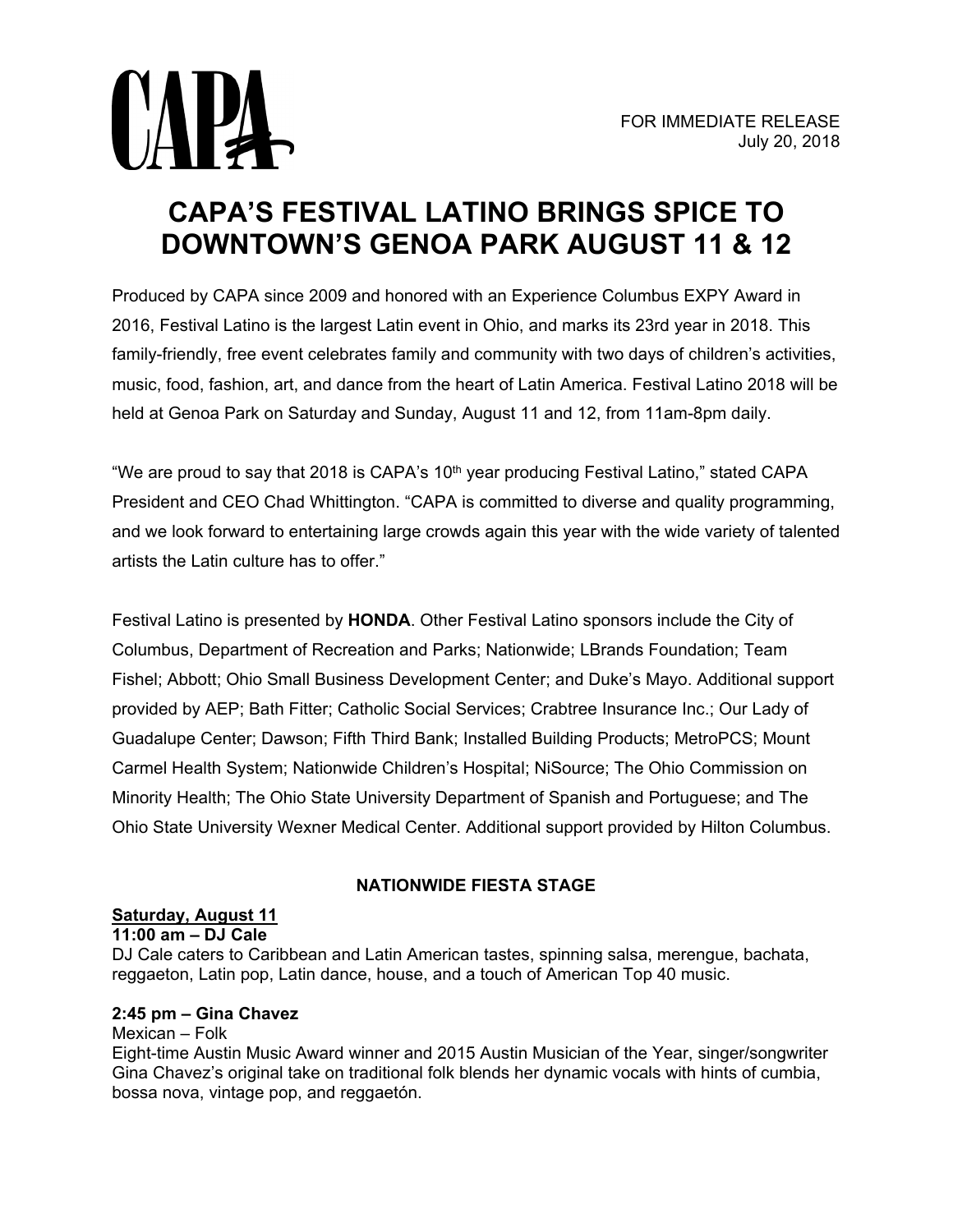### **4:15 pm – Típico Urbano**

### Dominican – Merengue

Geni, Yánez, and Sebastián of the NYC-based Típico Urbano put an original, modern twist on merengue típico, the oldest style of merengue, infusing traditional Dominican rhythms with youthful lyrics and new and exciting musical concepts.

### **6:15 pm – Lupillo Rivera**

### Mexican – Banda

Perhaps best known for his album *Despreciado*, Grammy Award-winning singer/songwriter Lupillo Rivera has netted 15 Top 50 singles on the *Billboard* Hot Latin Songs chart, and is currently touring in support of his 2017 album, *El Malo*.

### **Sunday, August 12**

### **11:00 am – DJ Cale**

DJ Cale caters to Caribbean and Latin American tastes, spinning salsa, merengue, bachata, reggaeton, Latin pop, Latin dance, house, and a touch of American Top 40 music.

### **1:00 pm – The Ark Band**

Columbus-based The Ark Band has toured across the US, Canada, and Jamaica sharing its roots reggae, calypso, and soca music.

### **2:00 pm – Ritmo Ondas**

Featuring Rachel Sepulveda and Victor Zancudo, salsa band Ritmo Ondas performs current and classic pop hits from artists such as Ricky Martin, Enrique Iglesias, Prince Royce, La India, and Gloria Estefan, as well as some of their own original songs.

### **4:15 pm – Frank Reyes**

### Dominican – Bachata

Known as "The Prince of Bachata," singer Frank Reyes is one of the most recognized champions of the genre worldwide with hits such as "Noche de Pasion," "Amor Desperdiciado," "Se Me Olvido Que Te Amaba," and "Como Sanar" among many others.

### **6:15 pm – El Gran Combo**

#### Puerto Rican – Salsa

Considered one of the most successful salsa orchestras of all time, El Gran Combo has released more than 60 studio albums of soul-stirring Latin rhythms and lush vocal harmonies over the course of their more than 55-year-long career.

Additional main stage attractions include:

### **Special Festival Host – B. A-Star**

Richard Bastar Jr., known as B. A-Star, is a former member of the group Tercera Generacion (or 3G) with his brothers, boasting the fact that they are the third generation of Bastar in the music industry. Now pursuing a solo project, B. A-Star has created a new urban dance sound, releasing more than ten singles since 2011.

## **ABBOTT CHILDREN'S AREA**

12 pm – 6 pm daily, no charge for activities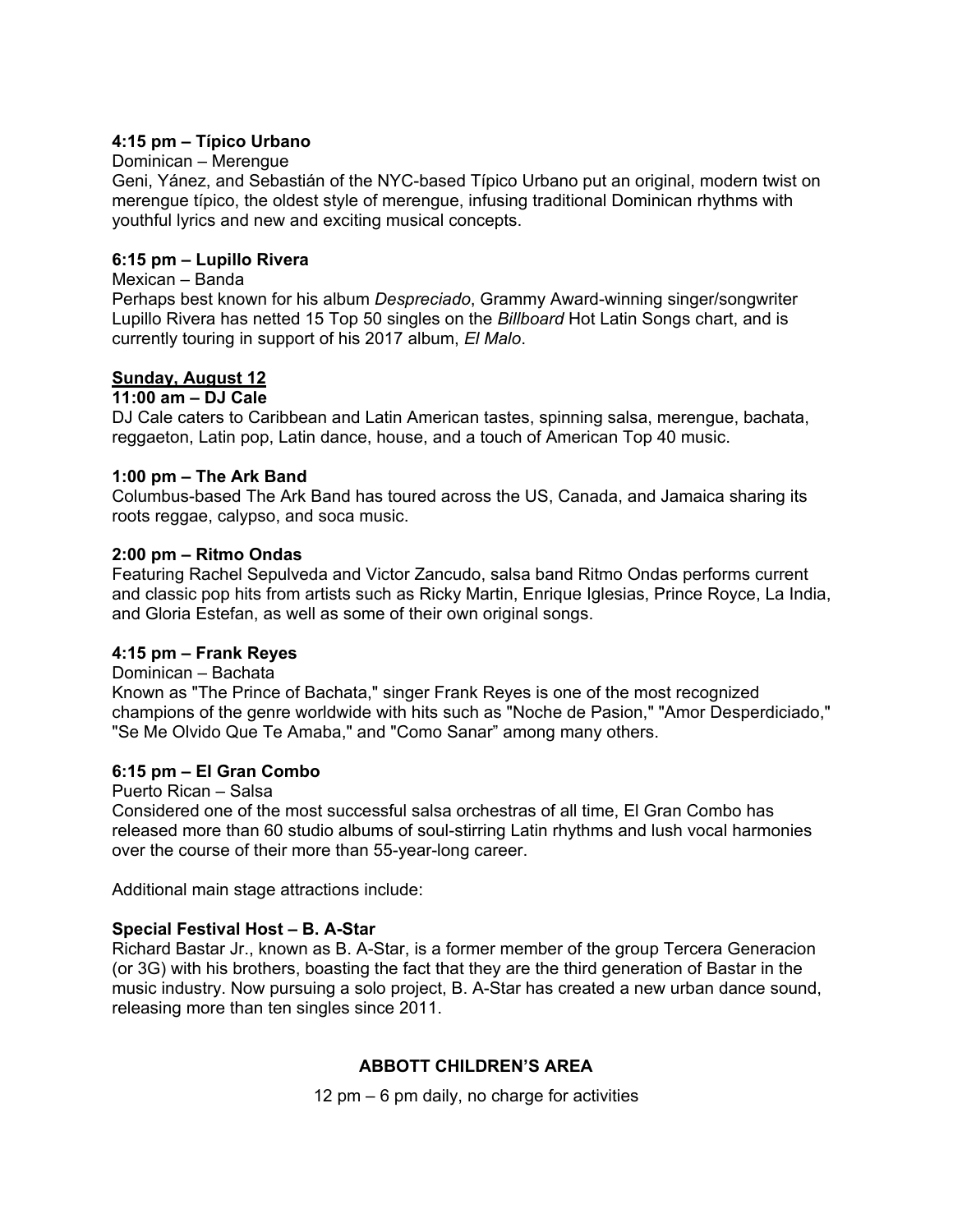Children's area activities will include:

**Balloon Artist** – Clayton Beeney will create fun balloon sculptures for children from 2-4pm daily.

**COSI** – COSI will bring their exciting live shows and engaging family activities outdoors along Washington Boulevard. Festival-goers will have opportunities to play, explore, and learn about science together with COSI's Science Spots and thrilling demonstrations.

**Mexican Flowers** – Big, beautiful flowers are used in Mexico to decorate on days of celebration. Join the members of the Latin Ladies & Friends Organization as they help children construct these colorful creations.

**Book Giveaways** – Big Brothers Big Sisters of Central Ohio will be handing out children's books. Columbus City Schools' Columbus Spanish Immersion Academy will be handing out Spanish children's books.

**Product Sampling** – Abbott will be handing out free samples of some of their most popular healthy hydrations for kids and adults.

**Fluoride Screenings** – Nationwide Children's Hospital will provide free fluoride screenings for kids.

## **Additional children's activities will be provided by:**

- Franklin County Children Services
- Girl Scouts of Ohio's Heartland Council, Inc.

# **DANCE PLAZA**

## **Saturday, August 11**

**12:00 pm – Columbus Bilingual Academy North's Compañia de Danza** 

The Academy's elementary students will perform a folkloric dance.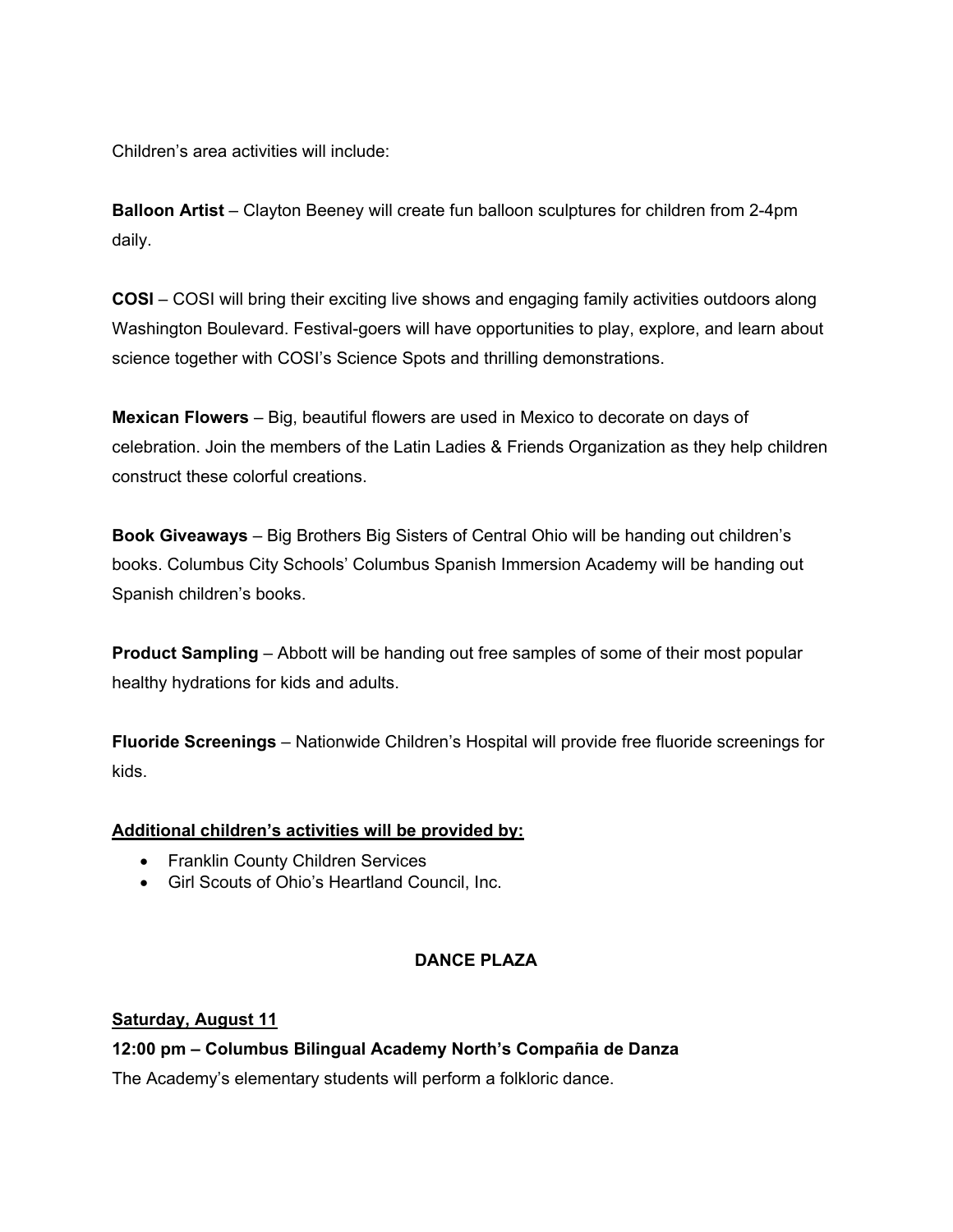# **2:00 pm – Salsa Lessons with Carlos Rubio**

Take a salsa dance lesson from "The Salsa King of Ohio." Carlos "El Hiperactivo" Rubio is an instructor at the Salsamante Dance Academy and Ohio's all-time winning-est salsa dancer.

# **3:00 pm – Salsamante Dance Academy**

Enjoy salsa performances from instructors and students of Columbus' first and only salsa dance studio.

# **5:00 pm – El Corazon de Mexico**

Toledo-based dance company El Corazon de Mexico Ballet Folklorico (The Heart of Mexico) will demonstrate the beauty and charm of traditional Mexican dances.

# **Sunday, August 12**

- **1:00 pm El Corazon de Mexico**
- **2:00 pm Salsa Lessons with Carlos Rubio**
- **3:00 pm Salsamante Dance Academy**
- **4:00 pm El Corazon de Mexico**

## **5:00 pm – Latin Fashion Show**

Catch a showcase and celebration of Latin style as local adults and children model a progression of fashion from traditional Latin clothing through the modern designs of today.

# **ARTISTS' SHOWCASE**

Ohio-based Latin artists will display and sell their visual artwork in the Artists' Showcase area. Featured artists in 2018 will include:

- **Darsy Amaya** jewelry
- **CoCo Tribe** handmade handbags and accessories
- **Abraham Cordova** hand-drawn artwork on screen-printed t-shirts and posters
- **Kenny Ramos** photography
- **Jeremy Rosario** original paintings
- **Giovanni "Gio" Santiago** muralist

# **AUTHORS' SHOWCASE**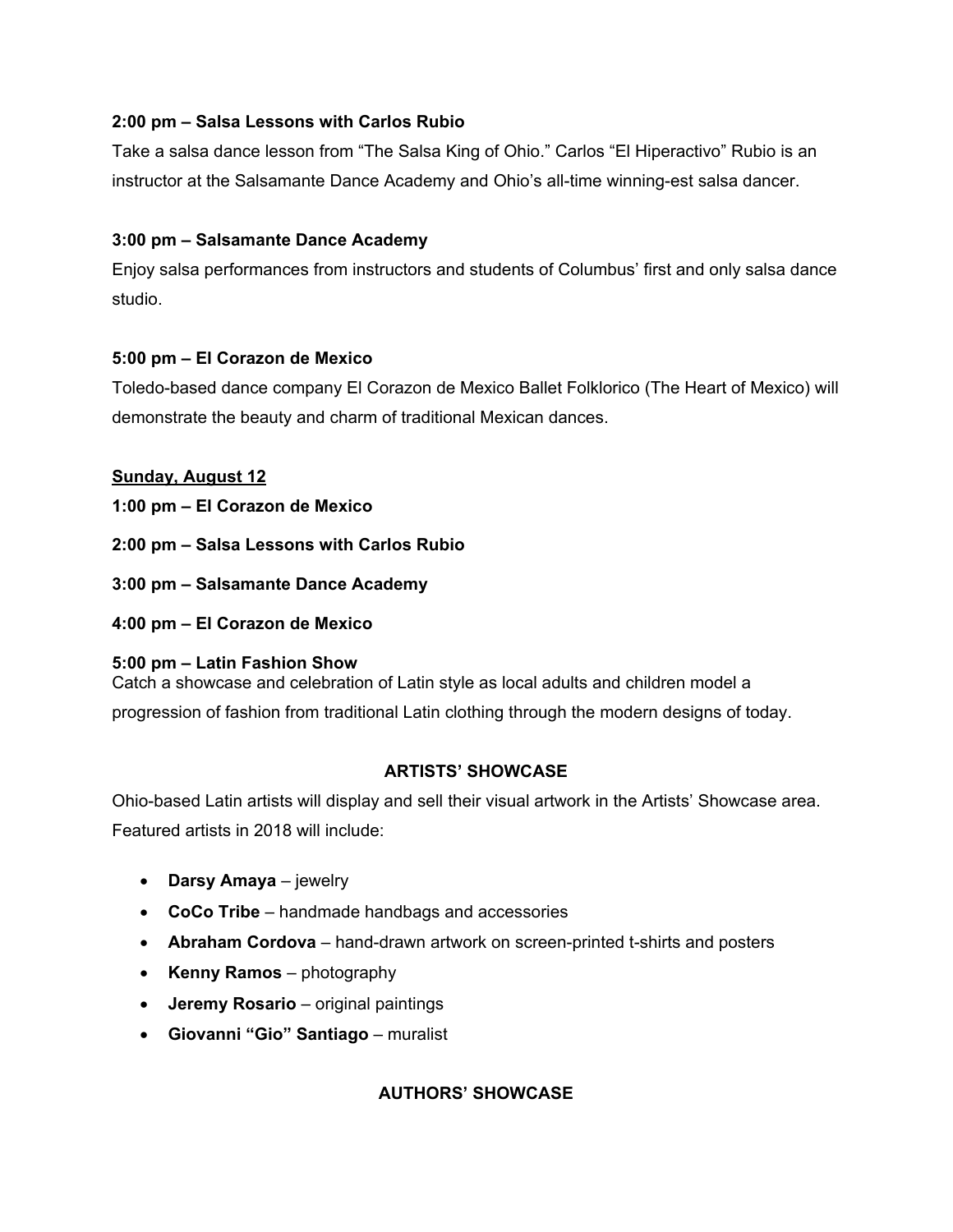Latin writers will display and sell their work in the Authors' Showcase area. Featured authors in 2018 will include novelist Ani Palacios and comics artist Camilo Quevedo.

# **HEALTH & WELLNESS AREA**

The Health & Wellness Area will host a variety of local health and social service organizations offering **free health screenings** and bilingual information on their services. Participating organizations include:

- American Red Cross
- Columbus Public Health
- Equitas Health
- Lower Lights Christian Health Center
- Maryhaven
- Mount Carmel Health System
- Ohio Commission on Minority Health
- St. Vincent Family Center
- The Ohio State University Wexner Medical Center

# **COMMUNITY RESOURCES AREA**

The Community Resources area will offer information about local education and community

programs. Participating organizations include:

- DACA Time
- El Centro de Servicios Sociales, Inc.
- Franklin County Sheriff's Office, Community Response Bureau
- Homes on The Hill CDC (Community Development Corporation)
- Inspire Elementary School
- Ohio Department of Administrative Services, Equal Opportunity Division

# **FOOD VENDORS**

Festival Latino will offer a wide variety of cuisine from Latin America and beyond. For a full list of participating vendors, please visit [www.FestivalLatino.net.](http://www.festivallatino.net/)

# **MARKETPLACE**

The Festival Latino marketplace will include jewelry, arts, crafts, and a variety of other traditional items from Latin America. For a full list of participating vendors, please visit [www.FestivalLatino.net.](http://www.festivallatino.net/)

# **Festival Policy**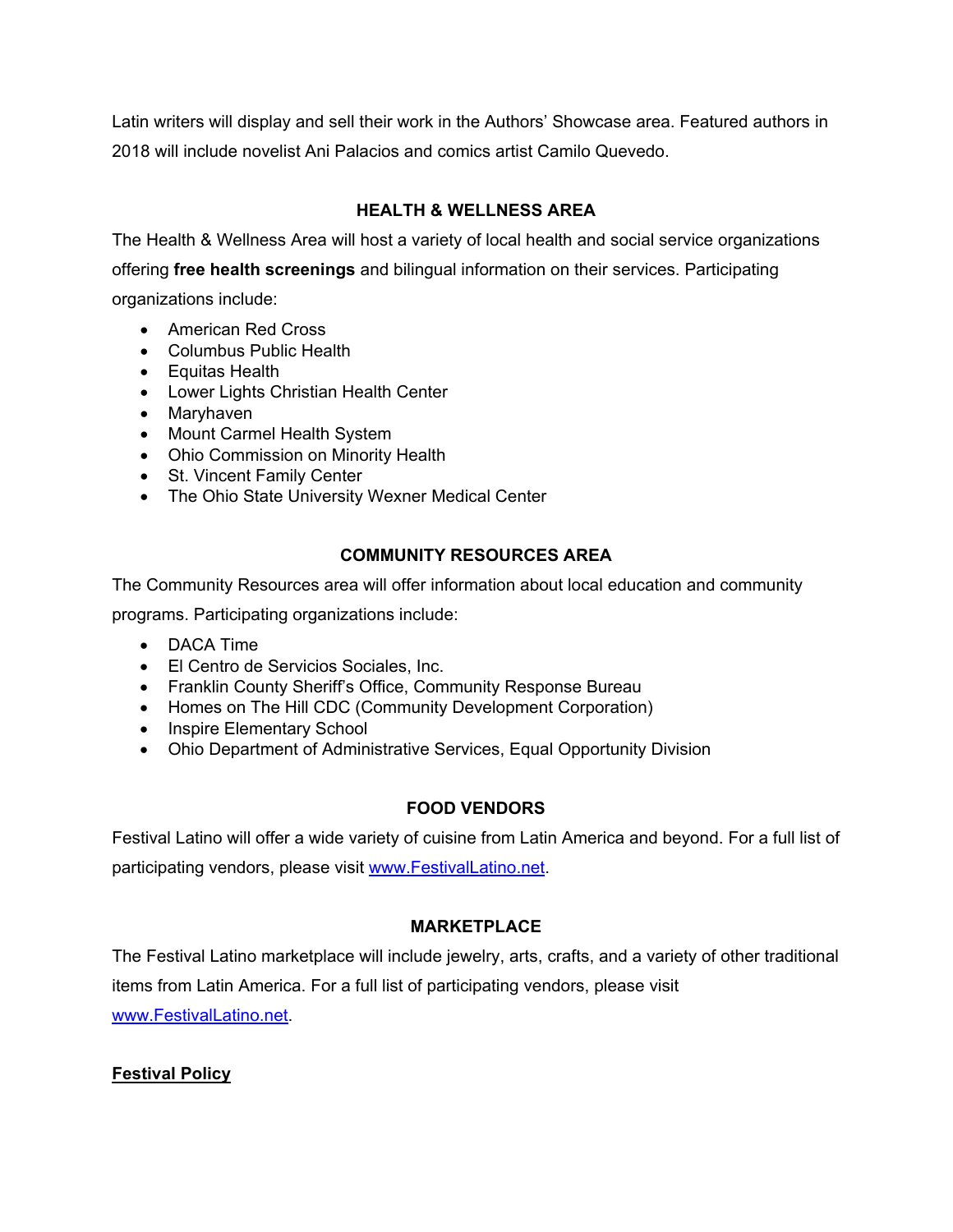Guests are encouraged to bring blankets and chairs for lawn seating.

Not permitted in Genoa Park:

- Unauthorized vehicles on sidewalks or in the parks
- Commercial activities, including soliciting and/or vending without permission from CAPA
- Panhandling
- Camping
- Cooking grills or open fires
- Feeding the geese or other wildlife
- Drones
- Illegal drug use
- Illegal weapons
- Alcohol (except that purchased on site at the event)
- Glass containers
- Pets (prohibited for the safety of Festival-goers)
- Skateboards
- Large shade structures including tents and umbrellas (both for patio and chair)
- Staking of any type
- Coolers
- Bicycles (to be parked in designated areas)

### **Rain Policy**

Festival Latino is a rain or shine event. There is no rain location.

## **Parking**

Paid parking for the public and handicapped is available at COSI (333 W. Broad St.), the Columbus Commons garage (55 E. Rich St.), and nearby surface lots.

## **Bicycle Parking**

Bicycle racks will be located at each Festival entrance.

All acts and scheduled performance times are subject to change without notice.

[www.FestivalLatino.net](http://www.festivallatino.net/) 

**CALENDAR LISTING CAPA presents FESTIVAL LATINO 2018 Saturday & Sunday, August 11 & 12, 11 am – 8 pm daily Genoa Park (303 W. Broad St – riverfront behind COSI)**  Celebrate family and community with two days of children's activities, music, food, art, and dance from the heart of Latin America. Saturday headliners are Típico Urbano, Gina Chavez,